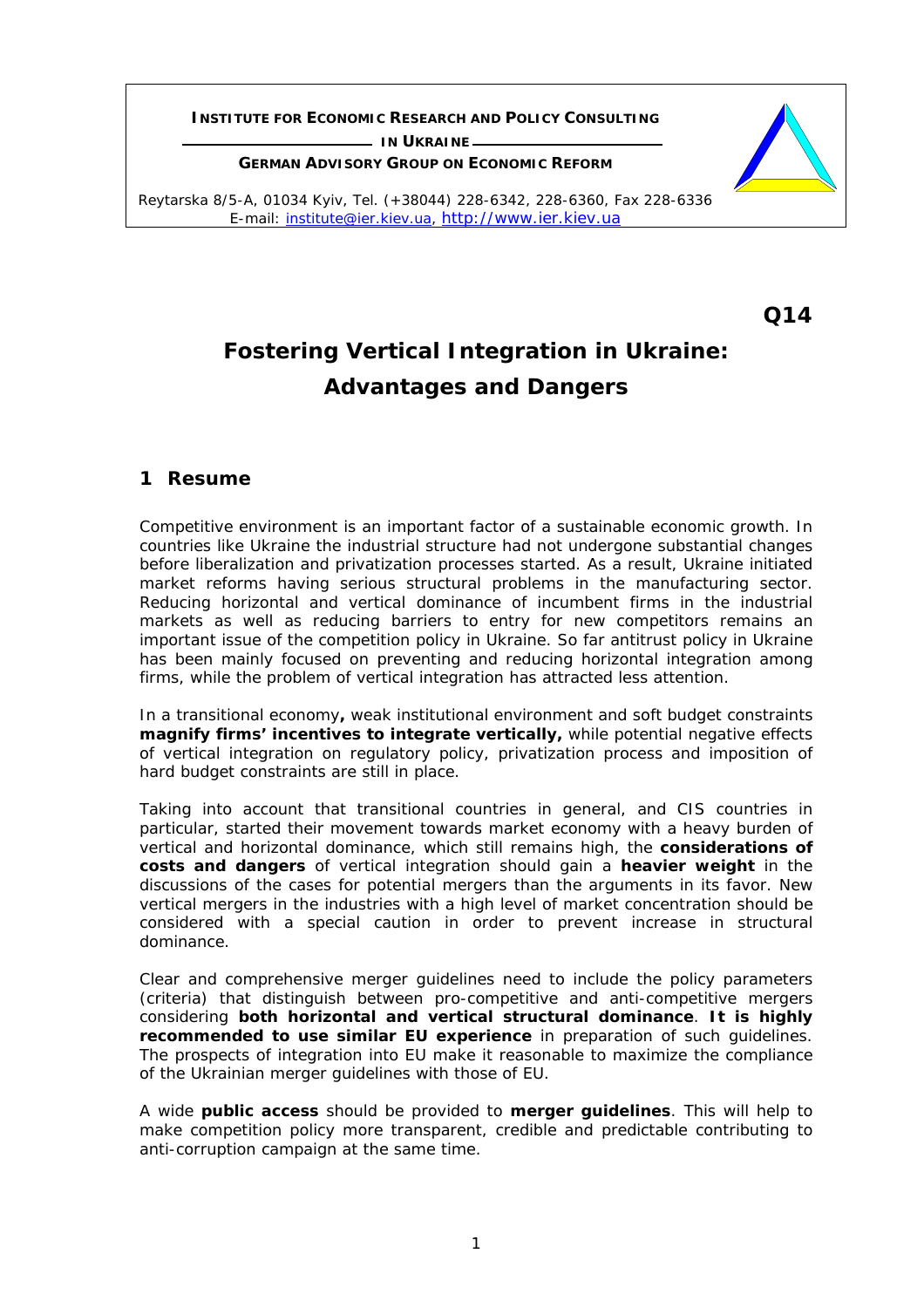Design of a *reliable methodology* for *measuring the level of vertical integration* as well as its potential benefits/costs is important for a successful monitoring and decision-making with respect to competition policy. The measurement methodology should take into account a wide spread of crossshareholding forms of vertical integration in Ukraine. Value-added-to-sales ratio can be used as one of the indicators for measuring and monitoring vertical integration on the firm level.

Approval of the vertical integration should imply an immediate *stop of direct and indirect subsidization*. Effective application of bankruptcy procedures to the lossmaking vertically integrated companies (as well as use of split-offs in restructuring schemes) would contribute to the reduction of exit barriers and lower incentives for vertical integration to become too big to fail. Potential mergers of profitable firms with the loss-makers should be carefully investigated in order to prevent *conservation of inefficient firms* and creating tax-evading schemes.

Favoring export-oriented industries with respect to vertical mergers has no economic justification. The only economic reason for vertical integration is an increase in efficiency (resulting in an increase of firm competitiveness) irrespectively of the geography of the market where it occurs.

# **2 Introduction**

Since its establishment in 1994, Antimonopoly Committee (AMC) has invested a lot of efforts in the reduction of market concentration that has been inherited from the highly monopolized Soviet economy. So far antitrust policy in Ukraine has been mainly focused on preventing and reducing horizontal integration among firms, while the problem of vertical integration has attracted less attention. Moreover, there is a tendency to foster vertical integration in the export-oriented industries.

Is it always economically justified? What are the incentives for the enterprises to integrate vertically? What influence has it on the development of the competition policy in a transition economy like the Ukrainian one? Since detailed information on particular cases of vertical integration in Ukraine is presently unavailable, our analysis is limited to discussion of possible benefits and related costs of vertical integration in a transition context and comment on several issues of the relevant AMC's policy, namely criteria of assessment, measuring and monitoring problem, and priorities and arguments in favor of vertical integration. The driving forces of vertical integration (measured as value-added-to-sales ratio) and its efficiency results were studied using the data on financial results of 10 000 Ukrainian firms in 1996 and 1998. The findings suggest that the increase in vertical integration in late 90s was driven by the severe liquidity constraints during the crisis of payments. The strengthening of vertical links helped the firms with a relatively low initial level of vertical integration to overcome the disorganization effect of mid 1990s. At the same time, the firms with a relatively high initial level of vertical integration showed less flexibility in adjusting to the changing market environment, which resulted in the lower efficiency results. Increasing level of vertical integration was associated with increasing market concentration, which underlines the need of careful monitoring of the process of vertical integration, in particular, in the industries where the level of market concentration is already high.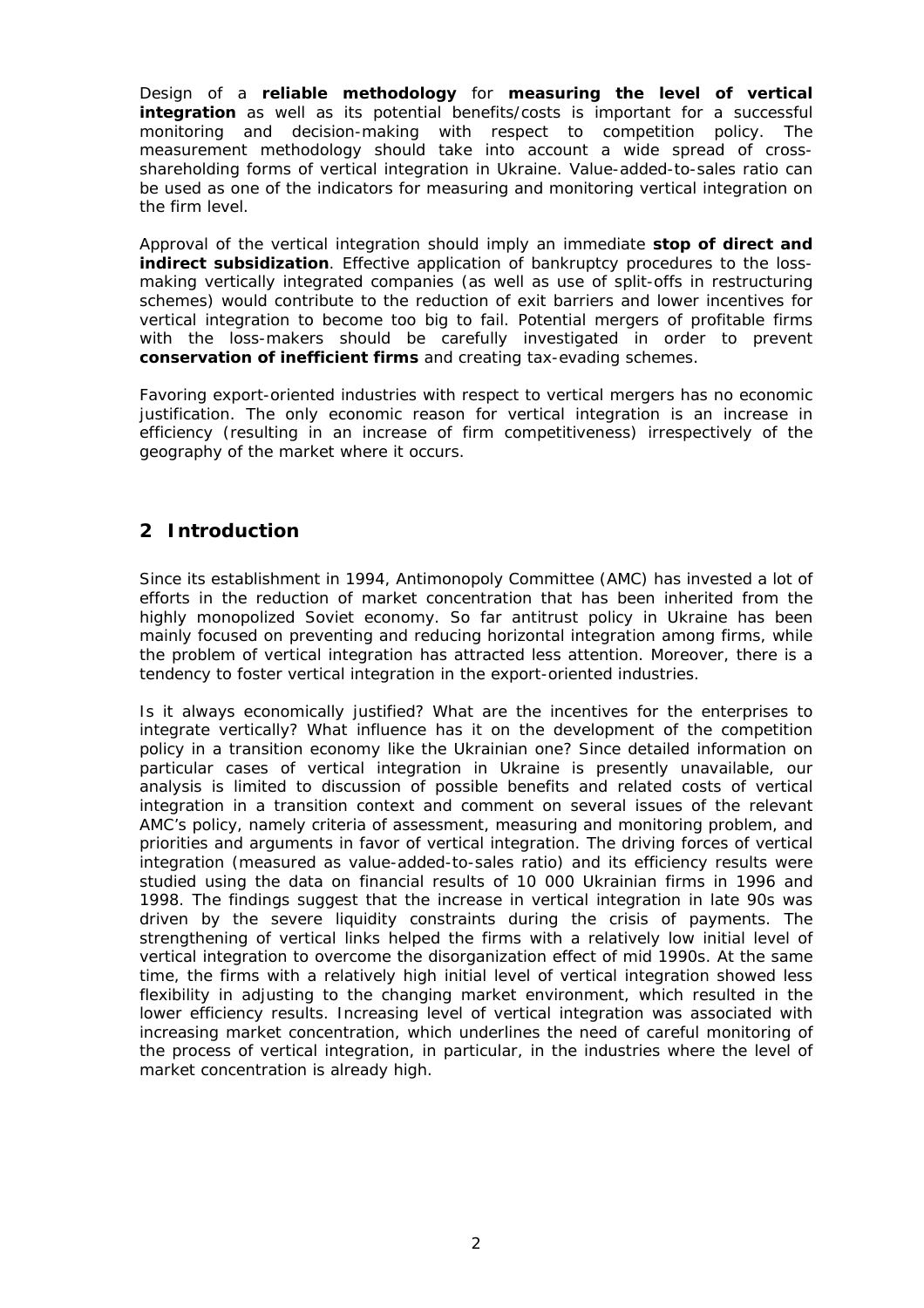# **3 Vertical integration: advantages and drawbacks**

Vertical integration is a tightening of vertical relationships between a buyer (downstream firm) and a seller (upstream firm) via merger or internal growth. Contrary to the other types of vertical relationships like networks and markets structures, vertical integration represents an exclusive type of relationship between the manufacture and its supplier.

Different degrees of vertical relationships can be achieved using several organizational structures like direct merger/acquisition, continuous contracts, and cross-shareholdings.

# **3.1 Incentives & Benefits of vertical integration**

The main incentive for the firms to integrate vertically is the possibility to curtail their transaction costs and increase their profits. From this point of view, benefits of vertical integration are the following:

- it reduces the costs of establishing and enforcing commercial contracts and minimizes the losses caused by opportunistic behavior of the contractors<sup>1</sup>;
- it assures steady a supply of inputs;

ł

- it is a powerful instrument to avoid price and tax regulations by performing transactions between the subsidiaries of a single company. A vertically integrated firm may shift profits from one stage to another via transfer pricing mechanisms, thus managing disposable income of the whole corporation;
- vertical integration provides a possibility to increase market power of the firm in the related markets, which positively influences price mark-up and increases firm's profit<sup>2</sup>.

**In a transitional economy,** weak institutional environment and soft budget constraints **magnify firms' incentives to integrate vertically**:

- **poor enforcement of contracts** by legal system increases uncertainty concerning the timely delivery of inputs as well as payment for the final goods, and raises costs of having an unreliable trading partners which are difficult to punish for the losses. The firms try to minimize the costs of poor contract enforcement by strengthening vertical links<sup>3</sup>;
- the problem of unsteady supply of inputs might be especially severe at the early stage of reforms due to a **"disorganization" effect** when old production links are, to a large extent, broken and costs of establishing new production links are

<sup>1</sup> In addition, asset's specificity provides economic justification of establishing an internally subordinated unit that produces custom-designed inputs instead of negotiating with an independent supplier. Quality considerations, information exchange, extensive coordination also might be examples of transaction costs that can be reduced.

 $\overline{2}$ However, for the economy as a whole the sum of dead-weight losses might be prohibitively high.

<sup>3</sup> The problem of contract enforcement concerns not only transactions between private agents, but also the relationship between a firm and the state if the latter does not fulfill its obligations. VAT reimbursement (where government arrears presently exceed 3bn UAH) is a good example. When a downstream exporter buys inputs from the independent suppliers its payments include VAT, which is lost for the firm if reimbursement obligations are not fulfilled. Internal production of inputs is no longer to be treated as an external resource. Expected loses resulting from non-fulfillment of government's obligations are reduced.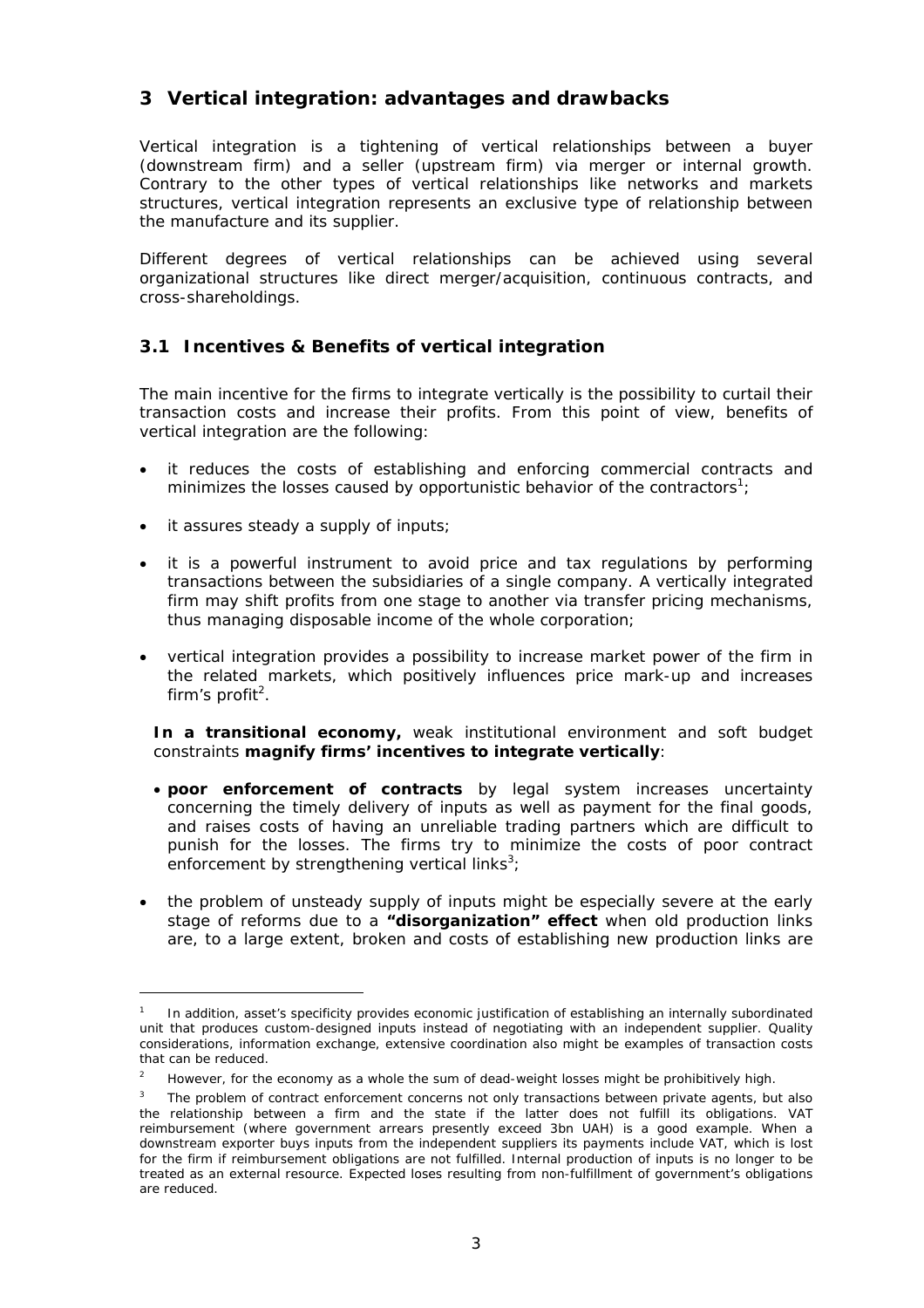high. This situation occurred in Ukraine in early 1990s after the breakdown of Soviet Union and CMEA, and was not overcome till late 1990s. The firms' response to the "disorganization" effect was an increase in vertical integration by widening the internal production of inputs;

- when financial markets are underdeveloped, **liquidity constraints** represent an additional incentive for vertical integration. The firms that suffer liquidity problems might benefit from vertical integration since within one integrated company the transactions with the intermediary goods (e.g. delivery of inputs by the supplier to a producer of final goods) become internal ones and do not need to be served by scarce liquidity resources. Therefore in response to the crisis of payments (a well known phenomenon since mid 1990s), the tightening of vertical links might be a successful strategy of firms' survival;
- in transition economies, large enterprises (in particular, those where the state holds significant stakes) often enjoy tremendous **soft budget constraints**. Increases in scale via vertical integration might be used to ensure inflow of subsidies using "too-big-to-fail" arguments. In this case, integration is caused rather by "moral hazard problems" and "hunting" for direct and indirect subsidies than efficiency considerations;
- weak institutional environment (which is typically associated with a considerable "shadow" activity and **low tax discipline**) provides an incentive to use vertical integration between profitable and non-profitable firms for a reduction of the effective profit tax burden.

To summarize, in transitional economies, the firms receive strong incentives to use increasing vertical integration as an adjustment to the inefficiencies of institutional environment. Is it always beneficial for the firm and for the society as a whole?

#### **3.2 Drawbacks of vertical integration**

j.

The main drawback of vertical integration is related to the **restrictions it imposes on competition**. On the firm level, it causes dangers of:

- a) decrease in efficiency in the medium and long run due to a lack of incentives for reduction of operating costs<sup>4</sup>;
- b) decrease in strategic flexibility of the firm facing significant changes in technology or demand for final products;

Technological shocks might lead to the appearance of new input substitutes or significant changes in market prices for inputs that are close substitutes. In both cases, it might be costly for an integrated structure to change the supplier and the sunk costs of the vertical integration become a burden for the firm.

Demand shocks in the markets for final (composite) products require a rapid adjustment in the volume of inputs. Thus, fixed costs of maintaining integrated unit may become a source of inefficiency, which transforms into lower competitiveness of the firm.

c) increase in costs of monitoring and multiple problems of incentives and control within the firm.

<sup>4</sup> While the degree of this cost-inefficiency remains an open question, it should be considered as a real threat, which is difficult to estimate and embody into business plans before the merger occurs.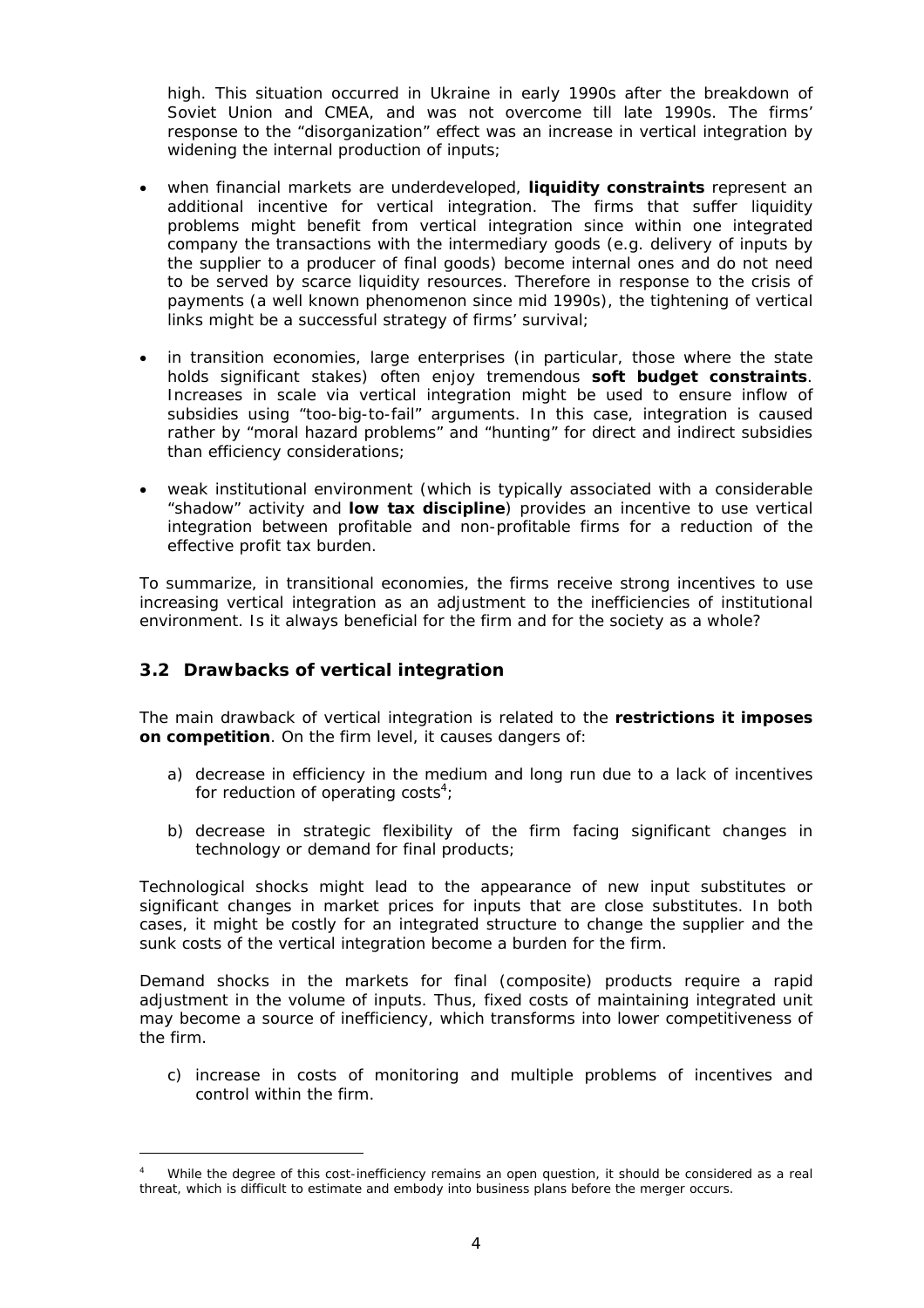The negative effects of vertical integration **for the economy as a whole** are connected with the decrease of competition in the related markets and increase in entry barriers:

- decrease of competition in the related markets occurs if vertical integration leads to a contraction of supply/demand for the rest of market participants;
- increase in entry barriers is a two-fold result of vertical integration. On the one hand, a new entrant into the market for final products may face insufficient supply of inputs. On the other, a new entrant into the market for inputs may find it difficult to distribute or deliver its production downstream. In both cases a newcomer has to invest heavily to establish its own vertically integrated structure to eliminate market power of a rival.

**In a transition economy** with weak institutions there are additional reasons for a cautious treatment of vertical integration:

- under conditions of soft budget constraints, vertical integration might **increase exit barriers** for the firms, which are "too-big-to fail". It is difficult for the government to close a large vertically integrated loss-maker, since the social costs of closure are prohibitively high. Such a structure cannot cease to exist overnight and therefore will require subsidization, which may prolong inefficiency by generating difficulties in imposition of hard budget constraints in the economy. It is especially dangerous for a country like Ukraine with a high share of lossmaking firms and weak application of bankruptcy procedure;
- large vertically integrated companies are likely to have enough political power to influence the formation of legislation according to their interests, i.e. shaping regulatory environment in a way which is far from being optimal. Thus, the development of the new vertically integrated structures that concentrate significant economic and political power is usually correlated with an increase in the level **of state capture and state influence** which has a negative impact on economic growth;
- **privatization** of the large vertical structures is difficult since they might contain loss-making subsidiaries, which are unattractive for potential investors. East-European transition countries evidence suggests that successful privatization results are reached rather by splitting off vertical structures into independent units, what allows to distinguish between attractive and less attractive objects;
- the possibilities of tax avoidance associated with vertical integration have a negative impact on budget revenues.

To summarize, restrictions which vertical integration imposes on competition make it a subject for careful monitoring by competition authorities (Anti-Monopoly Committee). Potential negative effects of vertical integration on regulatory policy, privatization process and imposition of hard budget constraints should be considered by policy-makers while designing competition policies in transitional economies.

# **4 Problems of vertical integration in Ukraine: implications for the competition policy**

According to the law "On the Antimonopoly Committee of Ukraine (AMC)", provision of the states protection of competition in entrepreneurial activity is an ultimate goal of the AMC. Since its establishment in 1994, the AMC has made steps forward in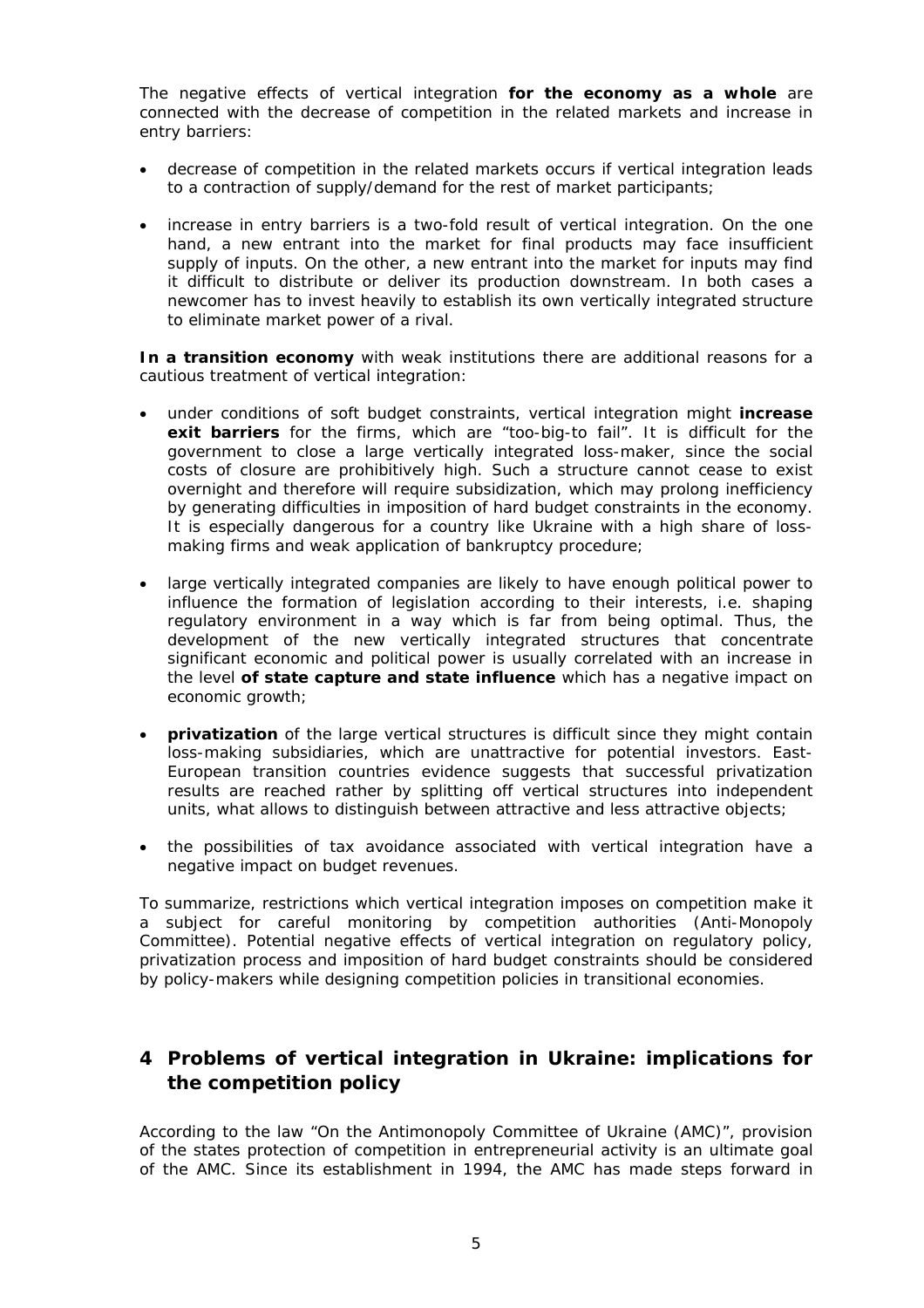reduction of market concentration in different industrial markets; however, the problem of structural dominance is far from being solved. So far antitrust policy in Ukraine has been mainly focused on preventing and reducing horizontal integration between the firms, while the problem of vertical integration has attracted less attention. There are several reasons for underestimation of vertical integration:

- its measurement and monitoring is difficult;
- there are no clear quidelines for vertical mergers/acquisitions;
- vertical integration is considered by policy-makers to be less harmful for the competition policy and economic growth than horizontal one, and is viewed as an instrument of improving international competitiveness of Ukrainian producers.

This chapter discusses the problem of measurement of vertical integration providing a rough estimation of its effects and driving forces on the basis of the firm level data from 1996/1998, vertical mergers guidelines, and analyses "priorities" for vertical integration across the industries as well as the most popular arguments used for its justification.

# **4.1 Measurement and monitoring of vertical integration.**

#### **a) Value added to sales ratio**

The firm-level evidence concerning the process of vertical integration/disintegration in Ukrainian markets is unavailable for our analysis, since it represents commercial information and cannot be disclosed by the AMC. The development of vertical integration can be viewed while following the record of the affirmative decisions of AMC concerning mergers/acquisitions. However, it has failed to provide both a reliable estimation of the vertical integration level across industries and its dynamics.

One conventional measure of vertical integration is the value-added-to-sales ratio, which evaluates the share of products produced solely by the firm. It varies from 0 to 1, with 1 representing the maximum level of vertical integration. Value added to sales ratio as an indicator has its own drawbacks and limitations. It can be used for estimating dynamics in vertical integration within industry, but is irrelevant for direct cross-industry comparisons due to significant technological differences across industries, which vary greatly in input intensity. Notwithstanding the limitations, this indicator produces a plausible picture of the level of vertical integration and its changes when controlled for industry specificities.



**Figure 1. Competition level in selected industries in 1994-2000** 

Since the main danger of the increase in vertical integration is connected with the restrictions imposed on competition, it is especially undesirable in the industries where the level of monopolization is already high. Figure 1 presents the data on the level of competition (measured as percent of non-monopolistic product groups) in selected industries in 1994 and 2000. Having information on vertical integration in 1996/98 it is possible to relate these indicators to each other assuming similar trends for

*Source:* AMC annual reports, own calculations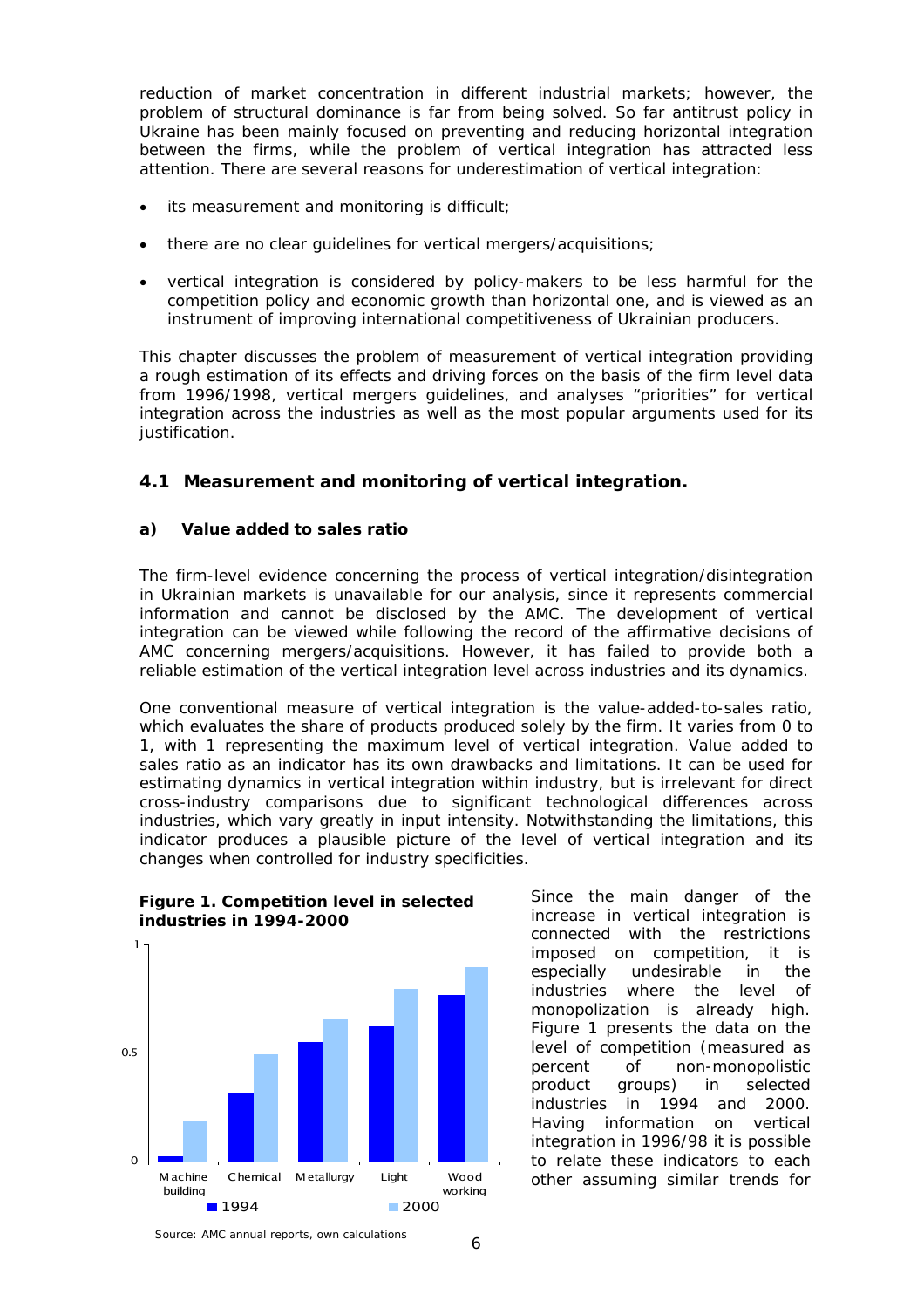vertical integration development in the rest of the years. The correlation coefficient between an increase in competition in these selected industries and the average change in vertical integration (weighted by market shares) is -0.69. This shows that increase in **vertical integration had a negative correlation with the development of competition** across the sectors. This empirical evidence suggests that vertical integration is not neutral with respect to competition and should be carefully monitored by the competition authorities.

#### **b) Rough estimates of causes and effects of vertical integration in 1996 and 1998**

The value-added-to sales ratio was used as a measure of vertical integration to make a simple quantitative estimation of its driving forces and its impact on the firm's efficiency and performance results. The quantitative analysis is based on the OLS econometric method and uses the data on the performance results of 10 000 Ukrainian firms in 1996/98. The results of the linear regressions are presented in Table 1. Each specification included 3-digit industries dummy variables to control for cross-industry differences in technology (the coefficients for industry dummies are not reported in this paper).

#### **Table 1 Results of linear regression (OLS method)**

|                                        | <b>DEPENDENT VARIABLES</b>      |                                   |                    |                                               |                           |                           |                                 |                                         |
|----------------------------------------|---------------------------------|-----------------------------------|--------------------|-----------------------------------------------|---------------------------|---------------------------|---------------------------------|-----------------------------------------|
| <b>INDEPENDENT</b><br><b>VARIABLES</b> | Labor<br>productivity<br>(1998) | Capital<br>productivity<br>(1998) | Vertical<br>(1998) | Vertical<br>integration integration<br>(1998) | Market<br>share<br>(1998) | Market<br>share<br>change | Profit per<br>unit of<br>output | <b>Total sales</b><br>to total<br>costs |
| Labor productivity<br>(1996)           | $0.4515*$                       |                                   |                    |                                               |                           |                           |                                 |                                         |
| Capital productivity<br>(1996)         |                                 | $0.2317*$                         |                    |                                               |                           |                           |                                 |                                         |
| Vertical integration<br>(1996)         | $-1.9077*$                      | $-0.1795***$                      | $0.1681*$          | $0.1656*$                                     | $-0.0009$                 |                           | $0.1958**$                      | $0.4825**$                              |
| Vertical integration<br>change         | $0.0065**$                      | 0.0001                            |                    |                                               | ۰                         | $0.0319*$                 |                                 |                                         |
| Barter transactions<br>$(1996)$ , %    |                                 |                                   | $0.0771*$          |                                               |                           |                           |                                 |                                         |
| Cash payments<br>$(1996)$ , %          |                                 |                                   |                    | $-0.0941*$                                    |                           |                           |                                 |                                         |
| Market share<br>(1996)                 |                                 |                                   |                    |                                               | $0.9139*$                 | $-97.21*$                 | $3.118**$                       | $1.617**$                               |

\* - significant at 1% level

\*\* - significant at 5% level

\*\*\* - significant at 10% level

- There is a strong **positive correlation** between the level of **barter** transactions across the industries in 1996 and the level of **vertical integration** in 1998, and at the same time, there is a strong **negative correlation** between the initial level of **cash payments** in the industry and the level of **vertical integration**. This shows that in the mid 1990s increase in vertical integration was used as a mechanism to alleviate **liquidity** problems.
- The degree of **vertical integration** in preceding year revealed strong **negative correlation** with the **efficiency** indicators measured both by labor and capital productivity. In other words, the higher was vertical integration the lower would be labor and capital productivity in the next period. In years of overall economic contraction a high level of vertical integration resulted in a low adjustment flexibility of the firms and efficiency losses. At the same time, **positive correlation** between **changes in** the degree of **vertical integration,** on one hand**,** and **efficiency level** measured by labor productivity, on the other hand, implies that vertical integration was likely to be used as an efficiency-enhancing tool. The data show that an increase in the level of vertical integration in 1996-98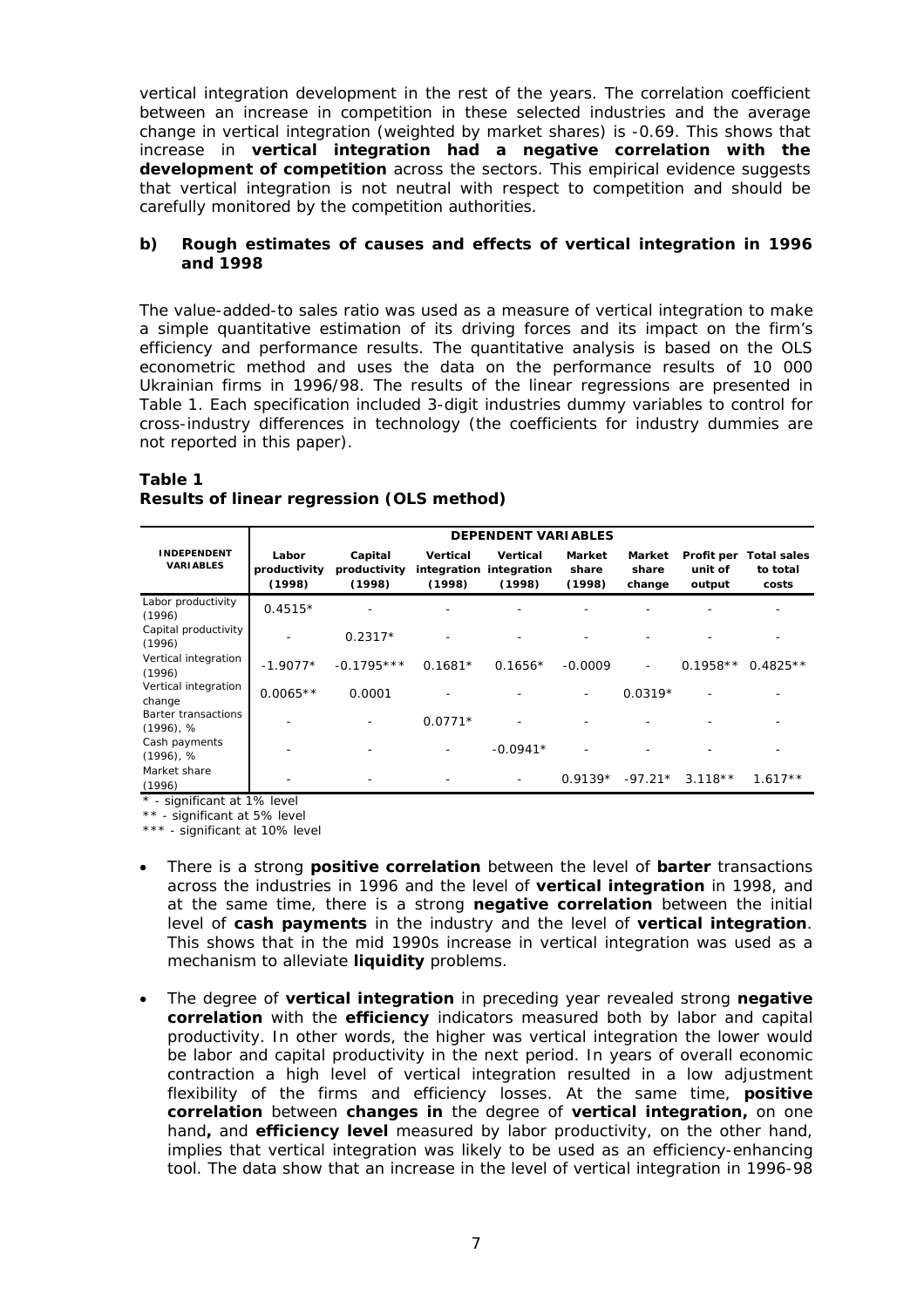was more pronounced at the firms with a lower initial level of vertical integration in 1996. This means that the firms with a relatively low initial vertical integration succeeded in using the strengthening of vertical links for efficiency improvements. Very likely, increase in vertical integration helped the firms to overcome the disorganization effect of mid 90s via substitution of broken links with the suppliers by internal production of inputs.

- The empirical estimation did not find a significant relationship between the level of **vertical integration** in 1996 and the firm's **market share** in 1998. At the same time, there was a significant **positive correlation** between the **change in vertical integration** and the **change in market share** in 1996-98. This shows that increase in vertical integration during 1996-98 was associated with an increase in market power of the enterprises.
- **A positive correlation** between the **price/cost margin measured** as profit per unit of output in 1998 and the level of **vertical integration in 1996 was found.**  Similar relationship is observed between the total sales-to-total cost ratio and the degree of vertical integration. It might show that enterprises with a higher level of vertical integration had better opportunities to leverage transfer pricing and avoid taxes and excessive government regulation than their counterparts with a lower level of vertical integration. However, **an immediate effect** of vertical integration on the performance indicators **was not found**.

So, the findings suggest that the increase in vertical integration in late 1990s was driven by the severe liquidity constraints during the crisis of payments. The strengthening of vertical links helped the firms with a relatively low initial level of vertical integration to overcome the disorganization effect of mid 90s and preserve or even slightly improve their performance. At the same time, the firms with a relatively high initial level of vertical integration showed less flexibility in adjusting to the changing market environment, which resulted in the lower efficiency results. However, these firms were successfully exploiting the advantages of vertical integration for increasing their price-cost margins. Increasing level of vertical integration was associated with increasing market concentration. Though this tendency as such cannot be interpreted as purely negative, it underlines the need of careful monitoring of the process of vertical integration, in particularly, in the industries where the level of market concentration is already high.

#### **c) Cross-shareholdings**

l

Measuring and monitoring of the level of vertical integration in Ukraine should take into account the wide spread of *cross-shareholdings* which often represent *de facto* integration. Though Ukrainian competition legislation has some provisions for partial ownership control<sup>5</sup>, this form of tightening vertical links between the firms does not necessarily attract the attention of AMC despite it might increase the level of structural dominance in the nearest future. For example, buying the shares of the company will not fall under investigation of AMC if the size of the stake does not reach the legal cutoffs. However, the control stake that allows to influence strategic decisions of a firm (including design of joint anti-competitive steps) might be smaller that the legal cutoff, especially in case when ownership is not highly concentrated. This means that the real level of vertical integration can be **highly underestimated**, since cross-ownership cases might not be viewed as an increase in vertical integration even if de facto they are.

The information on cross-shareholdings, which represents an example of vertical integration, is difficult to obtain. But one indicator of this phenomenon is appearance

<sup>5</sup> For example, purchase of 50% stake of monopolist requires an approval from AMC.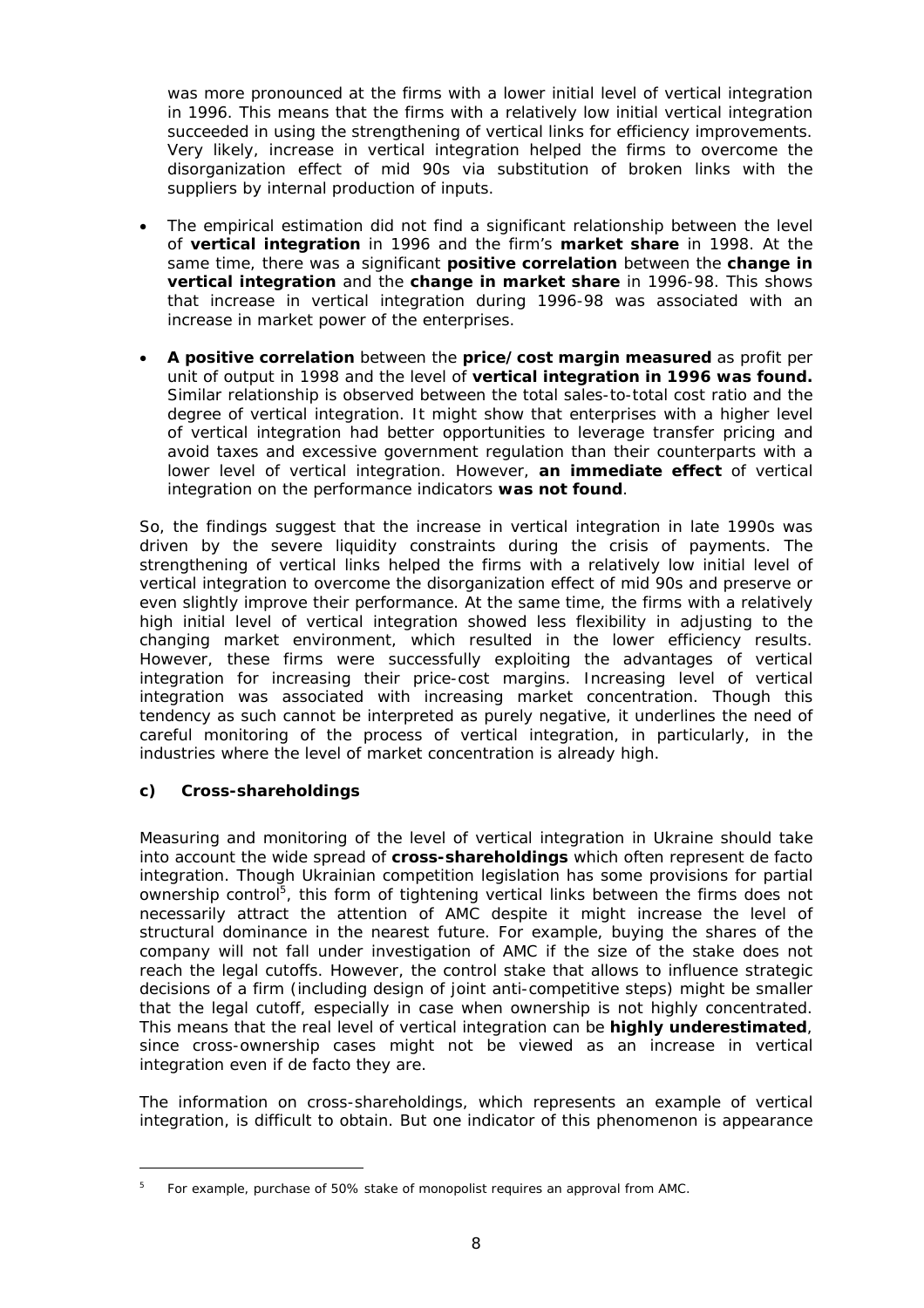of the large new companies with vertically linked spheres of their activity. Currently, these new companies occupy nearly 25% of positions in the top-100 rating list with respect to income and export volumes (see Table 2). These intermediary companies normally are trading in products of the firms with which they maintain the crossshareholding structures. A wide usage of cross-shareholding type of vertical integration in Ukraine<sup>6</sup> is related to a low level of protection of minority shareholders' rights; underdeveloped financial system that limits the possibilities for a complete acquisition; and the opportunities for tax avoidance (and evasion) that are provided by this scheme of business organization.

| <b>COMPANY</b>              | <b>INDUSTRY</b>                                  | <b>REGION</b>                                           |  |  |  |
|-----------------------------|--------------------------------------------------|---------------------------------------------------------|--|--|--|
| Industrial Union of Donbass | Coal, Power, Gas, Metallurgy                     | Donbass, Lugansk, Dnepropetrovsk,<br>Zaporozhye regions |  |  |  |
| Interpipe                   | Pipes, Metallurgy, Coal                          | Dnepropetrovsk and Lugansk regions                      |  |  |  |
| Donbass Industrial Union    | Coal, Power, Gas, Metallurgy                     | Donbass, Lugansk, Dnepropetrovsk,<br>Zaporozhye regions |  |  |  |
| Prodintorg                  | Import and processing of oil                     | Eastern and Central regions                             |  |  |  |
| <b>ARS</b>                  | Coal and Metallurgy                              | Donetsk and Lugansk regions                             |  |  |  |
| Sentoza LTD                 | Oil-processing and oil-products<br>trade         | Western regions, Dnepropetrovsk                         |  |  |  |
| Energo                      | Coal and Metallurgy                              | Donetsk region, Russia                                  |  |  |  |
| Danko                       | Coal and Metallurgy                              | Donetsk region                                          |  |  |  |
| Alfa-Nafta                  | Import and processing of oil and<br>oil products | Eastern and Central regions                             |  |  |  |
| SAVI                        | Coal and Metall                                  | Donetsk region                                          |  |  |  |

#### **Table 2 Top intermediary companies in 2001**

Source: Investgazeta #22, May 2001

ł

Such indicator of vertical integration as value added to sales ratio does not catch the effect of cross-shareholdings. Therefore, a design of a *reliable methodology* for *measuring the level of vertical integration* which can take into account a wide spread use of cross-shareholding as a form of vertical integration in Ukraine constitute an urgent problem. So far it can be assumed that direct vertical integration has an identical effect on key enterprise indicators (discussed above) as integration via cross-shareholdings.

#### **4.2 Vertical integration guidelines**

Economic concentration<sup>7</sup> including vertical integration of two or more economic agents falls under investigation of the AMC in case $^8$  when (1) joint assets or joint sales volume of these agents exceeds \$12m and at least two of them have an asset value or sales volume that exceeds \$1m each, or (2) the joint market share of the agents in the market exceeds 35% or if at least one of them has monopolistic power<sup>9</sup>. The competition legislation has no explicit criteria for vertical integration;

<sup>6</sup> International experience revealed similar model in Japan, where vertical integration is performed mostly via cross-shareholdings. Contrary to Japan, in U.S vertical integration usually ends up in complete purchase of the former contractor. Primary reason for this is better protection of minority shareholders rights in U.S. then in Japan.

<sup>7</sup> Either via direct merger/acquisition or via purchase of shares in amount greater than 25%

<sup>8</sup> As in the "Decree on control of economic concentration" approved by the AMC as of April 6, 2001 #48-p

<sup>9</sup> Monopolistic power is defined as having more than 35% of market share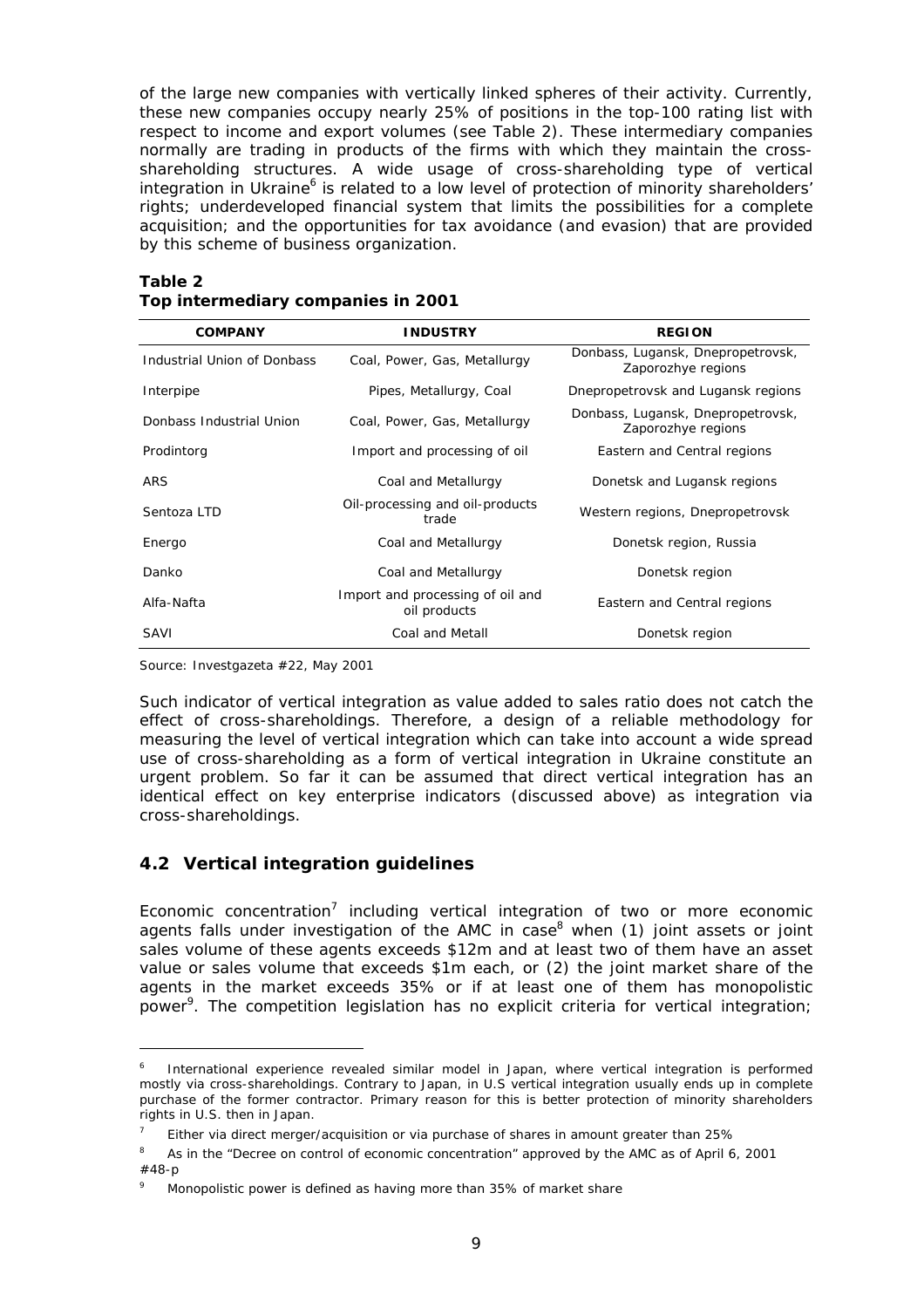thus, such cases fall under general provisions. An affirmative decision for merger/acquisition/share purchase is more likely to be reached in case of vertical integration than horizontal one because the former is believed not to lead directly to a substantial increase in market power. This reveals that the AMC tends to underestimate possible negative consequences of vertical integration, which might lead to an increase in market power not immediately, but in the medium and long run.

Decision-making process lacks well-defined quantitative and qualitative criteria. According to the AMC officials, decisions concerning vertical integration are made after considering several aspects, like export/import volumes, revenues of the enterprise, current level of monopolistic power in the internal market, potential possibility to use price discrimination, etc. However, AMC admits that careful costbenefit analyses are extremely difficult if possible. Therefore, investigations are performed on a case-study basis, which, on one hand, requires high proficiency level of the executives, and on the other, leaves room for corruption and discretionary decision-making. The right to appeal the AMC decision in court adds flexibility to the system, though it is unclear how the validity of the decision can be evaluated in the absence of clear guidelines and parameters to distinguish between pro- and anticompetitive integrations. The absence of the comprehensive and clear guidelines makes impossible its public announcement. This negatively impacts the credibility and predictability of merger/acquisitions transactions.

Development of the comprehensive merger/acquisition guidelines for vertical integration and providing public access to them should be considered as a very important task.

# **4.3 Vertical integration across the industries**

AMC uses a very careful approach in investigating the cases that might change the level of vertical integration in the sectors with natural monopolies. For example, in 2000, AMC prohibited vertical integration in the electric energy markets where there was an attempt to integrate distribution and transmission companies with vertically adjacent more competitive markets for generation and supply.

With respect to the sectors that do not contain natural monopolies, the position of AMC is not that tough. AMC supports vertical integration during the process of restructuring of oil-and-gas services (e.g. restructuring of the National joint stock company Naftogas Ukraine). The argument for this support is a reference to Russian experience, where almost all companies of the oil-and-gas complex are vertically integrated, and provide full range services starting from geological exploration, extraction of the mineral resource, its processing and distribution of final products. The plausibility of this argument is doubtful. In fact, if one needs a proof of how bad is vertical integration for the level of efficiency, Gasprom can be considered almost as a classical example of mismanagement resulting in low share value.

Since 1996, the vertically integrated structures are also supported in agriculture where producers, processors and distributors of the agricultural products can cooperate. Integration of agriculture product producers, processors and distributors was implemented in structures like concern Ros', corporations East, Chernivtsymiasoprom, Ukragrokvity, etc.. In 1997 the trend remained and with the purpose to decrease costs of production several corporations were established: Zlatokraj, Hibryd, Ecorambus Agro and Ecoprod. In 1998 several more vertically integrated structures were supported: Poltavakorm, and national associations Ukroliyaprom, Ukrsilgosphimia, Ukrzernoproduct, etc. Primary reason for the affirmative decisions concerning economic concentration in agriculture sector in 1999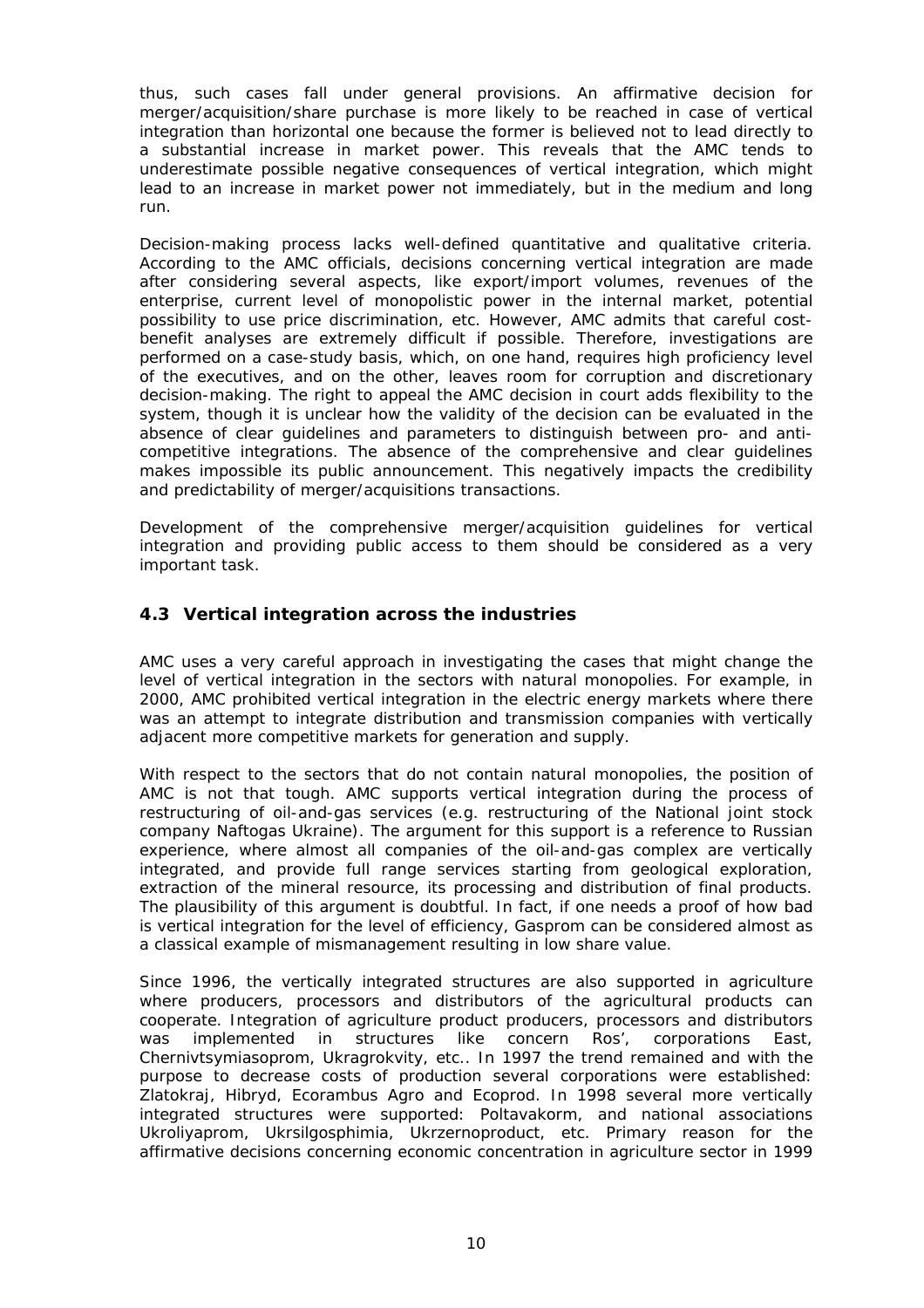was a belief that vertically integrated companies could increase the efficiency of the production process and competitiveness at the international level.

The AMC generally supports the tightening of the vertical links between the producers, if it might lead to an increase in competitiveness of Ukrainian producers at the external markets. Therefore it is not surprising that, according to the records of the AMC decisions, the most cases of affirmative decisions with respect to vertical integration concern *export-oriented* firms, namely those working in metallurgy, machine-building, mineral resources exploiting, chemical and petrochemical industry. The argument about international competitiveness was used to pass affirmative decisions concerning vertical integration via development of concerns or corporations like Spivdruzhnist' and Vazhmashimpex. Concentration of management and control functions was allowed via approval of the establishment of three holding companies in 1997. In 1999, AMC approved vertical integration of the agents in manganese markets considering world manganese markets as oligopolistic ones and, thus, allowing to develop a competitive "complex that can capture a correspondent niche in the international markets without loosing the domestic markets to importers" (see AMC annual report, 1999, p.185). During 1999-2000 the AMC approved several cases of vertical integration in metallurgy markets in order to make a positive influence on the structure of Ukrainian export with respect to pushing high degree composite goods<sup>10</sup> to the external markets. The primary reason for this policy is the argument that foreign competitors represent vertically integrated companies.

Certainly, vertical integration is not always bad. However, *"export" orientation* of the policy concerning vertical integration raises some *concerns.*

- The argument of highly vertically integrated foreign competitors is not always true. Many large foreign companies that were highly integrated after the Second World War until late 1970s later on faced efficiency problems and switched to network relationships with their suppliers. This concerns, for example the large Austrian steel producers. Recent experience of DaimlerChrysler AG is another example. The company, which previously produced most of the crucial inputs by itself, increasingly relies on the external contracts. If currently external purchases account for 60% of the total amount, the target for the forthcoming years is 70%.
- The level of market concentration in many export-oriented industries is still very high (higher than the average in the economy). An increase of vertical integration in the industries with high monopolization level might help incumbents to preserve their monopolistic power and, probably, extend it further into related markets. This may contradict to the policy goal expressed in the presidential decree where targeted share of monopolized sectors in the economy is set to be not higher than 10-12% of GDP<sup>11.</sup>
- Export orientation of the policy towards vertical integration is mercantilistic in its nature to the extent it tends to exaggerate the importance of a positive trade balance for the country's development. However, the only economic reason for vertical integration is an increase in efficiency (resulting in an increase of firm competitiveness) irrespectively of the geography of the market where it occurs: increase in competitiveness of Ukrainian products in the domestic markets could be as good argument for vertical integration as a concern for the respectful position in the international markets.

j.

<sup>&</sup>lt;sup>10</sup> To export final products, but not row materials.

<sup>11</sup> Current level of monopolies' contribution is close to 40%.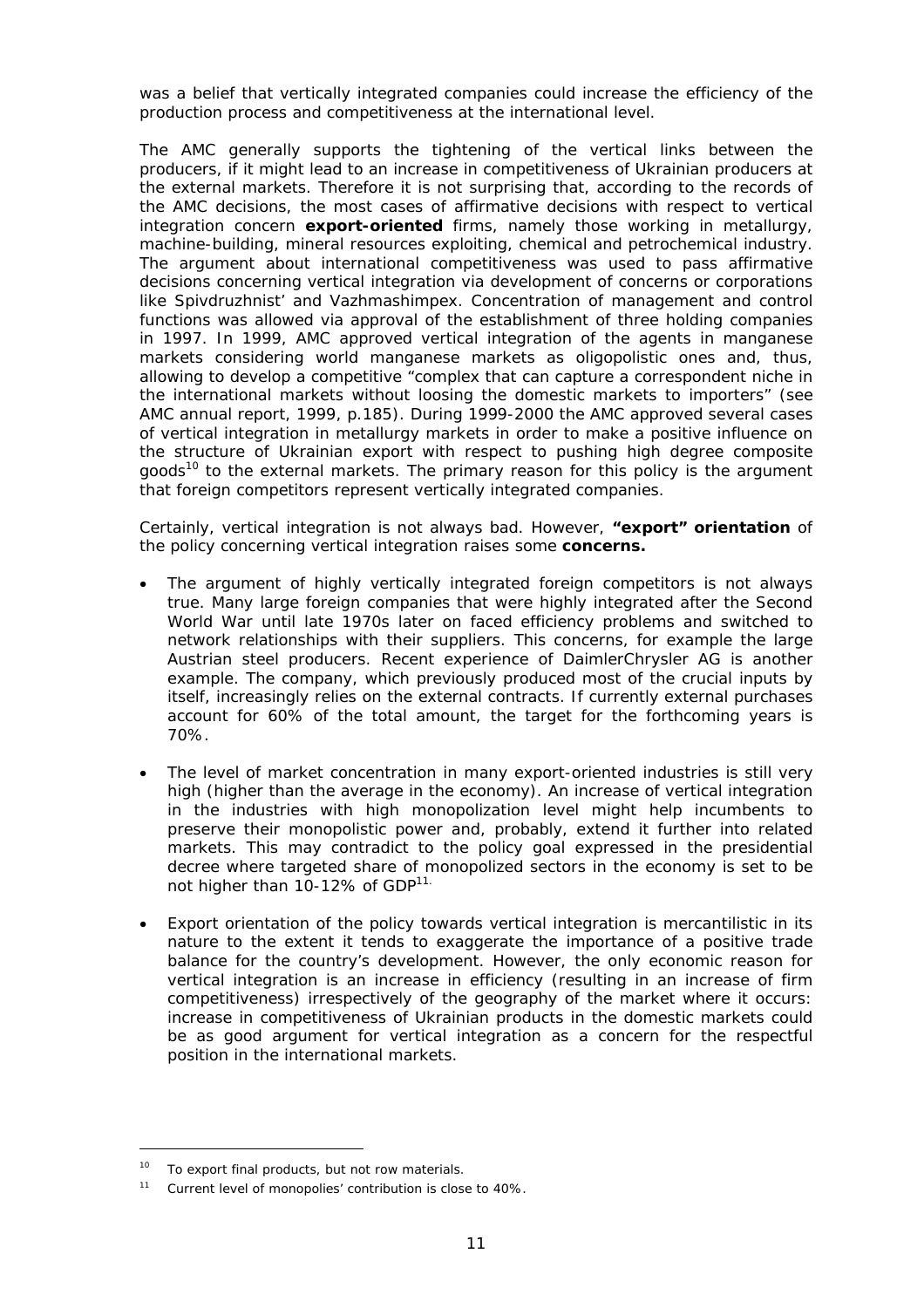- Efficiency argument in favor of vertical integration raises questions of plausibility to subsidize the vertically integrated firms. If an affirmative decision of vertical merger is based on sound proof of potential efficiency gains, the resulting vertically integrated structure should not be subsidized either directly (e.g. in agriculture) or implicitly (e.g. via tax privileges in steel industry). Otherwise, even in case of success the society has to cope with the potential negative consequences of vertical integration (which might appear in the medium- or longrun), while it is not clear what has induced the efficiency increase – subsidies or vertical integration as such. In case of failure society receives a double problem: increase in market concentration and creation of a large inefficient monster, which is too big to fail and therefore requires even larger subsidies.
- The idea of highly efficient export-oriented vertically integrated structures refers to the model of industrial development used some time ago by Asian Tigers countries. The model definitely provides some positive short-term results in terms of increase in key economic indicators. However, it also shows that the vertically integrated and export-oriented industries become highly exposed to external shocks. In addition, recent empirical evidence revealed that in medium-run total factor productivity growth becomes significantly lower and long-term growth is hampered.
- Another popular argument for allowing vertical integration in the export-oriented industries concerns its possible positive impact on the value added creation in the economy and on the very structure of export. The logic is the following. Exporters of the raw materials and intermediate products experience significant inflows of financial resources, which constitute potential investments. In order to create an incentive to reinvest profits into domestic industries vertical integration should be encouraged. Increase in domestic production of final goods leads to the increase in value added and has a positive effect on the economy. This argument is often discussed with respect to the integration processes in Russia, and it is in the background of some affirmative decisions of the AMC concerning vertical integration in Ukrainian metallurgy. While there is no doubt about the necessity to create incentives for profit reinvestment in the domestic industries, it is rather an overall quality of the investment climate in the country than a possibility of vertical integration as such, that determines investment decisions of the economic agents.

# **5 Conclusions**

Despite several potential advantages vertical integration also constitutes a serious danger to the successful development of competitive environment. Taking into account that transitional countries in general, and CIS countries in particular, started their movement towards market economy with a heavy burden of vertical and horizontal dominance, which still remains high, the *considerations of costs and dangers* of vertical integration should gain a *heavier weight* in discussions of the cases for potential mergers than the arguments in its favor.

Clear and comprehensive merger guidelines need to include the policy parameters (criteria) that distinguish between pro-competitive and anti-competitive mergers considering **both horizontal and vertical structural dominance**.

A wide *public access* to *merger guidelines* will help to make competition policy more transparent, credible and predictable.

*The methodology* for *measuring the level of vertical integration* as well as its potential benefits/costs should take into account the wide spread of cross